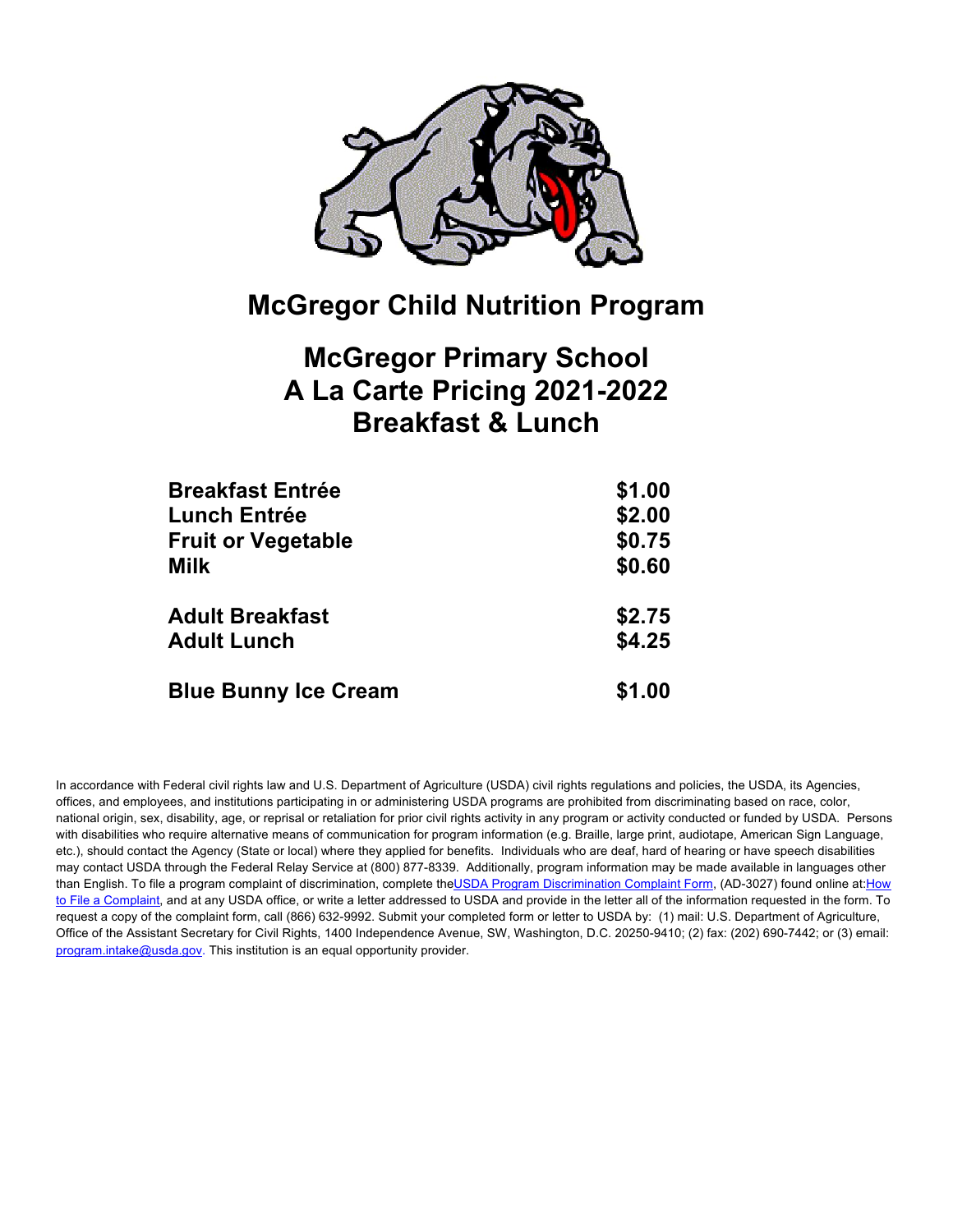

#### **McGregor High School A La Carte Pricing 2021-2022 Breakfast & Lunch**

| <b>Breakfast Entrée</b>          | \$1.00 |
|----------------------------------|--------|
| <b>Lunch Entrée</b>              | \$2.00 |
| <b>Fruit or Vegetable</b>        | \$0.75 |
| <b>Adult Breakfast</b>           | \$2.75 |
| <b>Adult Lunch</b>               | \$4.25 |
| <b>Blue Bunny Ice Cream</b>      | \$1.00 |
| <b>Beverages:</b>                |        |
| <b>Milk</b>                      | \$0.60 |
| <b>Bottled Water</b>             | \$1.00 |
| <b>Switch, Envy, Izze Drinks</b> | \$1.50 |
| Gatorade G2 (12 oz)              | \$1.50 |

In accordance with Federal civil rights law and U.S. Department of Agriculture (USDA) civil rights regulations and policies, the USDA, its Agencies, offices, and employees, and institutions participating in or administering USDA programs are prohibited from discriminating based on race, color, national origin, sex, disability, age, or reprisal or retaliation for prior civil rights activity in any program or activity conducted or funded by USDA. Persons with disabilities who require alternative means of communication for program information (e.g. Braille, large print, audiotape, American Sign Language, etc.), should contact the Agency (State or local) where they applied for benefits. Individuals who are deaf, hard of hearing or have speech disabilities may contact USDA through the Federal Relay Service at (800) 877-8339. Additionally, program information may be made available in languages other than English. To file a program complaint of discrimination, complete the USDA Program Discrimination Complaint Form, (AD-3027) found online at: How to File a Complaint, and at any USDA office, or write a letter addressed to USDA and provide in the letter all of the information requested in the form. To request a copy of the complaint form, call (866) 632-9992. Submit your completed form or letter to USDA by: (1) mail: U.S. Department of Agriculture, Office of the Assistant Secretary for Civil Rights, 1400 Independence Avenue, SW, Washington, D.C. 20250-9410; (2) fax: (202) 690-7442; or (3) email: program.intake@usda.gov.This institution is an equal opportunity provider.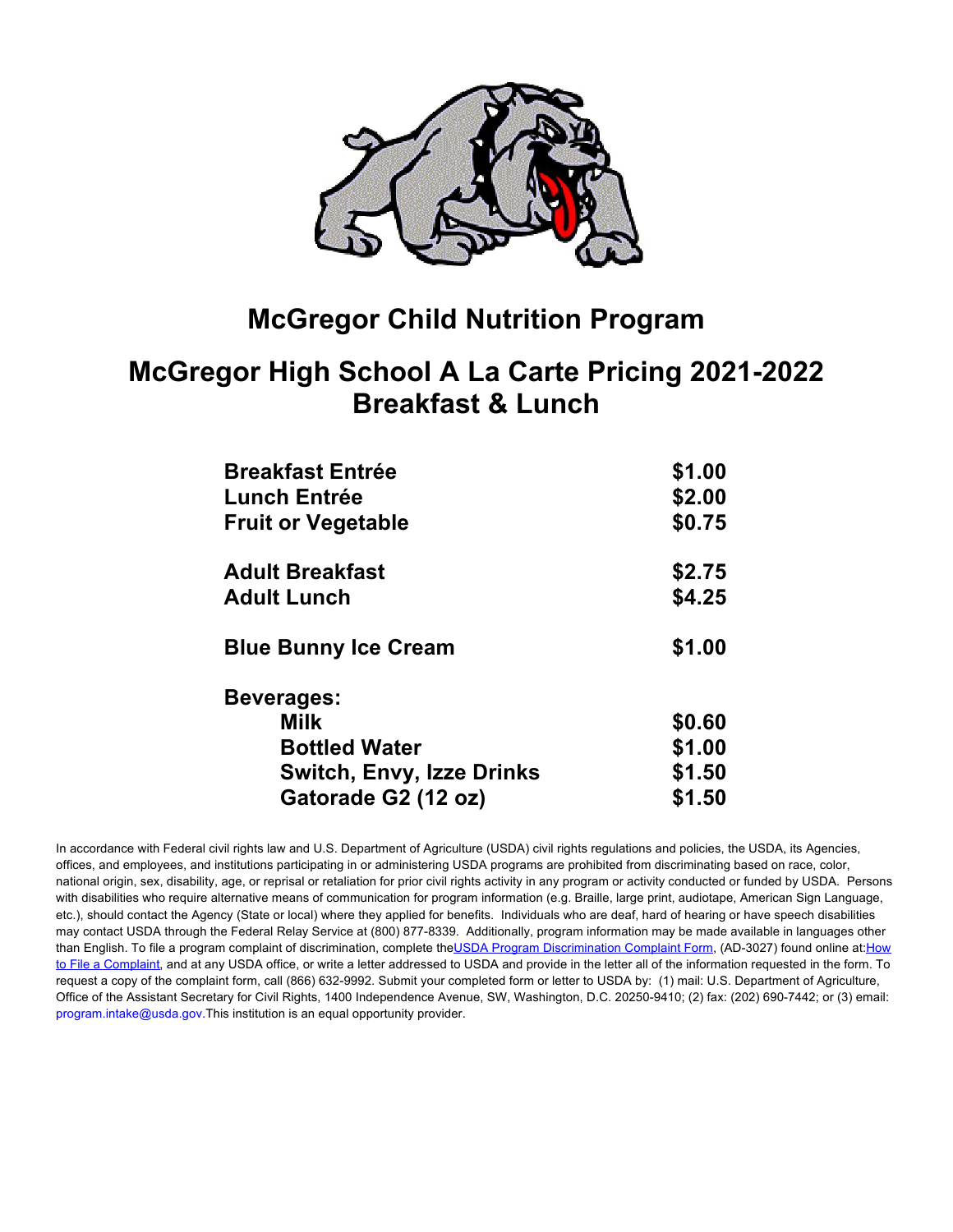

### **McGregor Elementary School A La Carte Pricing 2021-2022 Breakfast & Lunch**

| <b>Breakfast Entrée</b>     | \$1.00 |
|-----------------------------|--------|
| Lunch Entrée                | \$2.00 |
| <b>Fruit or Vegetable</b>   | \$0.75 |
| Milk                        | \$0.60 |
| <b>Adult Breakfast</b>      | \$2.75 |
| <b>Adult Lunch</b>          | \$4.25 |
| <b>Blue Bunny Ice Cream</b> | \$1.00 |

In accordance with Federal civil rights law and U.S. Department of Agriculture (USDA) civil rights regulations and policies, the USDA, its Agencies, offices, and employees, and institutions participating in or administering USDA programs are prohibited from discriminating based on race, color, national origin, sex, disability, age, or reprisal or retaliation for prior civil rights activity in any program or activity conducted or funded by USDA. Persons with disabilities who require alternative means of communication for program information (e.g. Braille, large print, audiotape, American Sign Language, etc.), should contact the Agency (State or local) where they applied for benefits. Individuals who are deaf, hard of hearing or have speech disabilities may contact USDA through the Federal Relay Service at (800) 877-8339. Additionally, program information may be made available in languages other than English. To file a program complaint of discrimination, complete the USDA Program Discrimination Complaint Form, (AD-3027) found online at: How to File a Complaint, and at any USDA office, or write a letter addressed to USDA and provide in the letter all of the information requested in the form. To request a copy of the complaint form, call (866) 632-9992. Submit your completed form or letter to USDA by: (1) mail: U.S. Department of Agriculture, Office of the Assistant Secretary for Civil Rights, 1400 Independence Avenue, SW, Washington, D.C. 20250-9410; (2) fax: (202) 690-7442; or (3) email: program.intake@usda.gov. This institution is an equal opportunity provider.